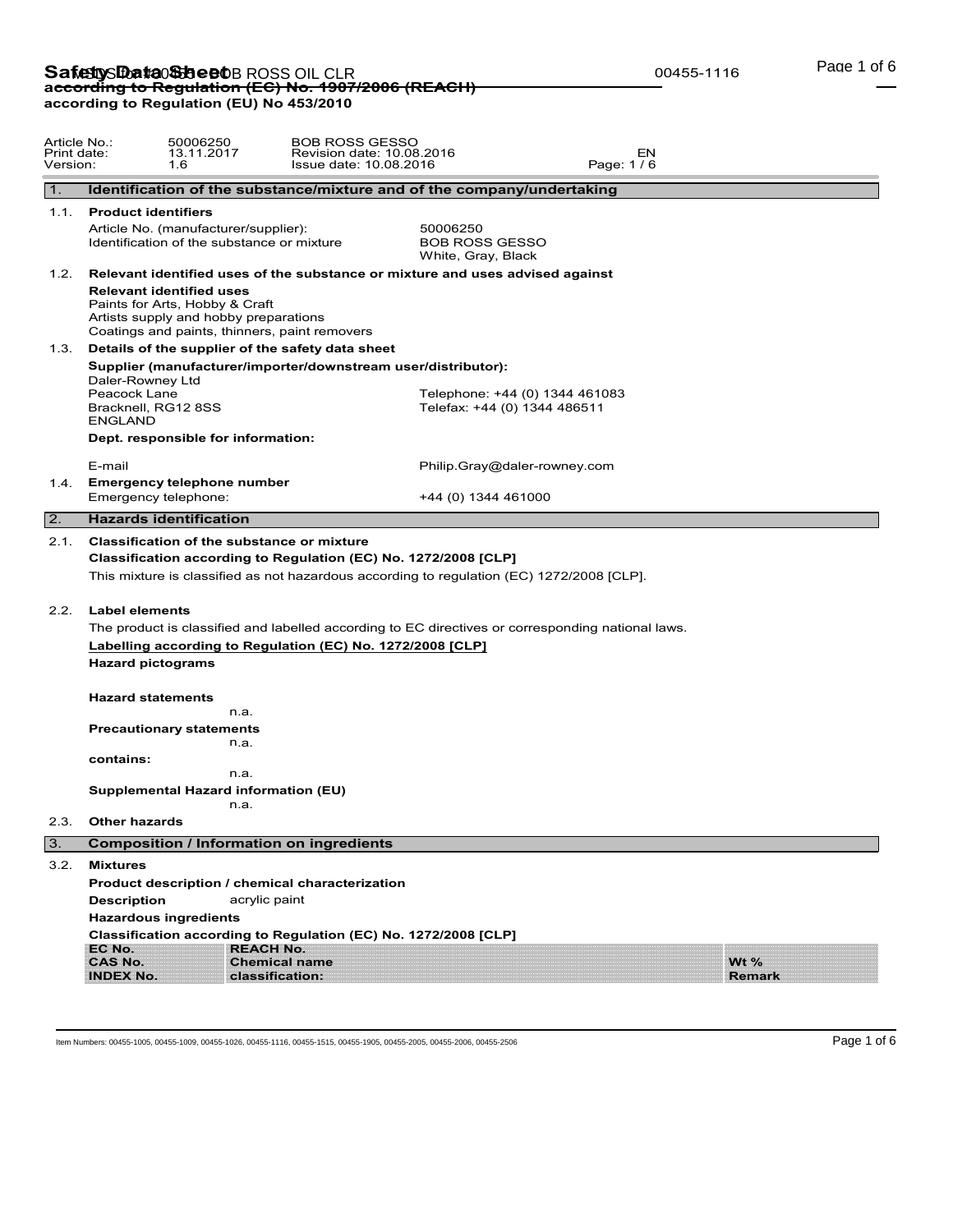## Safety S**Data Sheet** BROSS OIL CLR **according to Regulation (EC) No. 1907/2006 (REACH) according to Regulation (EU) No 453/2010**

| Article No  | 50006250   | <b>BOB ROSS GESSO</b>     |           |
|-------------|------------|---------------------------|-----------|
| Print date: | 13.11.2017 | Revision date: 10.08.2016 | ΞN.       |
| Version:    |            | Issue date: 10.08.2016    | Page: 2/6 |

n.a. **Additional information**

Full text of classification: see section 16

## 4. **First-aid measures**

#### 4.1. **Description of first aid measures**

#### **General information**

In all cases of doubt, or when symptoms persist, seek medical advice. In case of unconsciousness give nothing by mouth, place in recovery position and seek medical advice.

#### **In case of inhalation**

Remove casualty to fresh air and keep warm and at rest. In case of irregular breathing or respiratory arrest provide artificial respiration.

#### **Following skin contact**

Remove contaminated, saturated clothing immediately. After contact with skin, wash immediately with plenty of water and soap. Do not use solvents or thinners.

#### **After eye contact**

Rinse cautiously with water for several minutes. Remove contact lenses, if present and easy to do. Continue rinsing. Seek medical advice immediately.

#### **After ingestion**

If swallowed, rinse mouth with water (only if the person is conscious). Seek medical advice immediately. Keep victim calm.

- 4.2. **Most important symptoms and effects, both acute and delayed**
	- In all cases of doubt, or when symptoms persist, seek medical advice.

## 4.3. **Indication of any immediate medical attention and special treatment needed**

## 5. **Firefighting measures**

#### 5.1. **Extinguishing media**

### **Suitable extinguishing media**

alcohol resistant foam, carbon dioxide, Powder, spray mist, (water)

**Extinguishing media which must not be used for safety reasons:**

strong water jet

#### 5.2. **Special exposure hazards arising from the substance or preparation itself, its combustion products or from resulting gases:**

Dense black smoke occurs during fire. Inhaling hazardous decomposing products can cause serious health damage.

## 5.3. **Special protective equipment for firefighters:**

Provide a conveniently located respiratory protective device.

**Additional information**

Do not allow water used to extinguish fire to enter drains, ground or waterways. Treat runoff as hazardous.

## 6. **Accidental release measures**

6.1. **Personal precautions, protective equipment and emergency procedures**

See protective measures under point 7 and 8.

## 6.2. **Environmental precautions**

Do not allow to enter into surface water or drains. If the product contaminates lakes, rivers or sewages, inform competent authorities in accordance with local regulations.

#### 6.3. **Methods and material for containment and cleaning up**

Isolate leaked material using non-flammable absorption agent (e.g. sand, earth, vermiculit, diatomaceous earth) and collect it for disposal in appropriate containers in accordance with the local regulations (see chapter 13). Clean using cleansing agents. Do not use solvents.

#### 6.4. **Reference to other sections**

Observe protective provisions (see chapter 7 and 8).

#### 7. **Handling and storage**

Item Numbers: 00455-1005, 00455-1009, 00455-1026, 00455-1116, 00455-1515, 00455-1905, 00455-2005, 00455-2006, 00455-2506 Page 2 of 6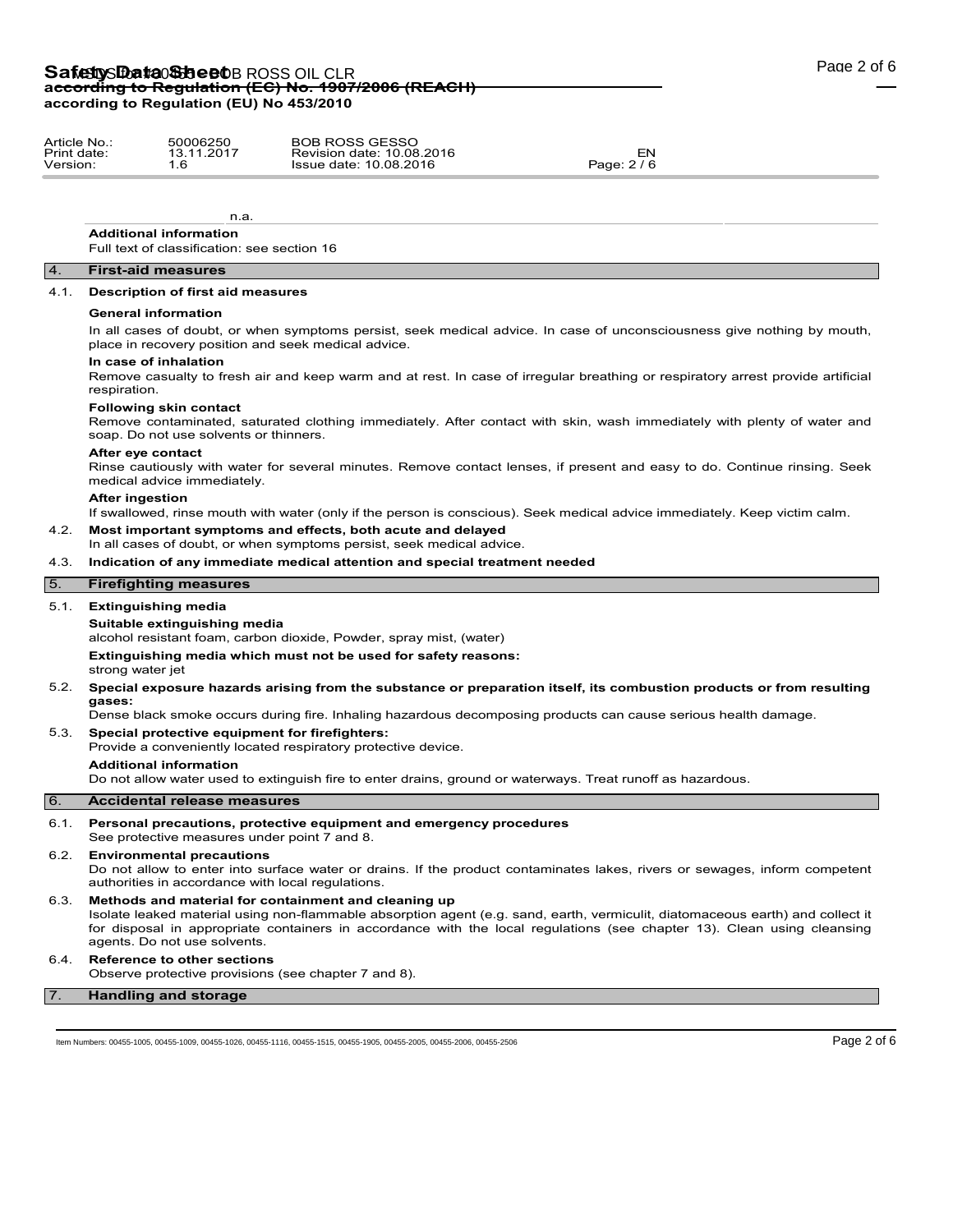# **Safetty Data Sheet** BROSS OIL CLR<br>ac<del>cording to Regulation (EC) No. 1907/2006 (REACH)</del> **according to Regulation (EU) No 453/2010**

Article No.: 50006250 Print date: 13.11.2017 Version: 1.6

|      | 7.1. Precautions for safe handling                                                                                                                                                                                                                                                                                                                                                                                                                                                                                                                                                                          |                                                      |                              |               |               |
|------|-------------------------------------------------------------------------------------------------------------------------------------------------------------------------------------------------------------------------------------------------------------------------------------------------------------------------------------------------------------------------------------------------------------------------------------------------------------------------------------------------------------------------------------------------------------------------------------------------------------|------------------------------------------------------|------------------------------|---------------|---------------|
|      | <b>Advices on safe handling</b>                                                                                                                                                                                                                                                                                                                                                                                                                                                                                                                                                                             |                                                      |                              |               |               |
|      | Avoid contact with skin, eyes and clothes. Avoid respiration of swarf. When using do not eat, drink or smoke. Personal<br>protection equipment: refer to chapter 8. Follow the legal protection and safety regulations.                                                                                                                                                                                                                                                                                                                                                                                     |                                                      |                              |               |               |
| 7.2. | Conditions for safe storage, including any incompatibilities                                                                                                                                                                                                                                                                                                                                                                                                                                                                                                                                                |                                                      |                              |               |               |
|      | Requirements for storage rooms and vessels<br>Storage in accordance with the Ordinance on Industrial Safety and Health (BetrSiVO). Keep container tightly closed.                                                                                                                                                                                                                                                                                                                                                                                                                                           |                                                      |                              |               |               |
|      | Further information on storage conditions<br>Store in a well-ventilated and dry room at temperatures between 15 °C and 30 °C.                                                                                                                                                                                                                                                                                                                                                                                                                                                                               |                                                      |                              |               |               |
| 7.3. | Specific end use(s)<br>Observe instructions for use.                                                                                                                                                                                                                                                                                                                                                                                                                                                                                                                                                        |                                                      |                              |               |               |
| 8.   | <b>Exposure controls / Personal protection</b>                                                                                                                                                                                                                                                                                                                                                                                                                                                                                                                                                              |                                                      |                              |               |               |
| 8.1. | <b>Control parameters</b><br>Occupational exposure limit values:<br>n.a.                                                                                                                                                                                                                                                                                                                                                                                                                                                                                                                                    |                                                      |                              |               |               |
|      |                                                                                                                                                                                                                                                                                                                                                                                                                                                                                                                                                                                                             |                                                      |                              |               |               |
| 8.2. | <b>Exposure controls</b><br>Provide good ventilation. This can be achieved with local or room suction.                                                                                                                                                                                                                                                                                                                                                                                                                                                                                                      |                                                      |                              |               |               |
|      | Occupational exposure controls                                                                                                                                                                                                                                                                                                                                                                                                                                                                                                                                                                              |                                                      |                              |               |               |
|      | <b>Respiratory protection</b><br>Not applicable.                                                                                                                                                                                                                                                                                                                                                                                                                                                                                                                                                            |                                                      |                              |               |               |
|      | <b>Hand protection</b><br>For prolonged or repeated handling the following glove material must be used: NBR (Nitrile rubber)<br>Thickness of the glove material 0,4 mm Breakthrough time (maximum wearing time) 30 min<br>Observe the instructions and details for use, storage, maintenance and replacement provided by the protective glove<br>manufacturer. Penetration time of glove material depending on intensity and duration of exposure to skin. Recommended<br>glove articles DIN EN 374<br>Barrier creams can help protecting exposed skin areas. In no case should they be used after contact. |                                                      |                              |               |               |
|      | Eye protection<br>Wear closely fitting protective glasses in case of splashes.                                                                                                                                                                                                                                                                                                                                                                                                                                                                                                                              |                                                      |                              |               |               |
|      | <b>Protective clothing</b><br>Wear suitable protective clothing and gloves.                                                                                                                                                                                                                                                                                                                                                                                                                                                                                                                                 |                                                      |                              |               |               |
|      | <b>Protective measures</b><br>After contact clean skin thoroughly with water and soap or use appropriate cleanser.                                                                                                                                                                                                                                                                                                                                                                                                                                                                                          |                                                      |                              |               |               |
|      | <b>Environmental exposure controls</b><br>Do not allow to enter into surface water or drains. See chapter 7. No additional measures necessary.                                                                                                                                                                                                                                                                                                                                                                                                                                                              |                                                      |                              |               |               |
| l 9. | <b>Physical and chemical properties</b>                                                                                                                                                                                                                                                                                                                                                                                                                                                                                                                                                                     |                                                      |                              |               |               |
| 9.1. | Information on basic physical and chemical properties<br>Appearance:<br><b>Physical state:</b><br>Colour:<br>Odour:                                                                                                                                                                                                                                                                                                                                                                                                                                                                                         | liquid<br>liquid<br>refer to label<br>characteristic |                              |               |               |
|      | Safety relevant basis data                                                                                                                                                                                                                                                                                                                                                                                                                                                                                                                                                                                  |                                                      | Unit                         | <b>Method</b> | <b>Remark</b> |
|      | Flash point:                                                                                                                                                                                                                                                                                                                                                                                                                                                                                                                                                                                                | Not applicable                                       |                              |               |               |
|      | Vapour pressure at 20 °C:<br>Density at 20 °C:                                                                                                                                                                                                                                                                                                                                                                                                                                                                                                                                                              |                                                      | 6,83 mbar<br>1,34 $q/cm^{3}$ |               |               |
|      | Water solubility (g/L):                                                                                                                                                                                                                                                                                                                                                                                                                                                                                                                                                                                     | completely miscible                                  |                              |               |               |
|      | pH at 20 °C:                                                                                                                                                                                                                                                                                                                                                                                                                                                                                                                                                                                                |                                                      |                              |               |               |
|      | Viscosity at 20 °C:                                                                                                                                                                                                                                                                                                                                                                                                                                                                                                                                                                                         |                                                      | $2500$ mPa $\cdot$ s         |               |               |
| 9.2. | <b>Other information:</b>                                                                                                                                                                                                                                                                                                                                                                                                                                                                                                                                                                                   |                                                      |                              |               |               |
| 10.  | <b>Stability and reactivity</b>                                                                                                                                                                                                                                                                                                                                                                                                                                                                                                                                                                             |                                                      |                              |               |               |
|      | 10.1. Reactivity                                                                                                                                                                                                                                                                                                                                                                                                                                                                                                                                                                                            |                                                      |                              |               |               |
|      | Item Numbers: 00455-1005, 00455-1009, 00455-1026, 00455-1116, 00455-1515, 00455-1905, 00455-2005, 00455-2006, 00455-2506                                                                                                                                                                                                                                                                                                                                                                                                                                                                                    |                                                      |                              |               | Page 3 of 6   |
|      |                                                                                                                                                                                                                                                                                                                                                                                                                                                                                                                                                                                                             |                                                      |                              |               |               |
|      |                                                                                                                                                                                                                                                                                                                                                                                                                                                                                                                                                                                                             |                                                      |                              |               |               |
|      |                                                                                                                                                                                                                                                                                                                                                                                                                                                                                                                                                                                                             |                                                      |                              |               |               |

BOB ROSS GESSO Revision date: 10.08.2016 EN Issue date: 10.08.2016 Page: 3 / 6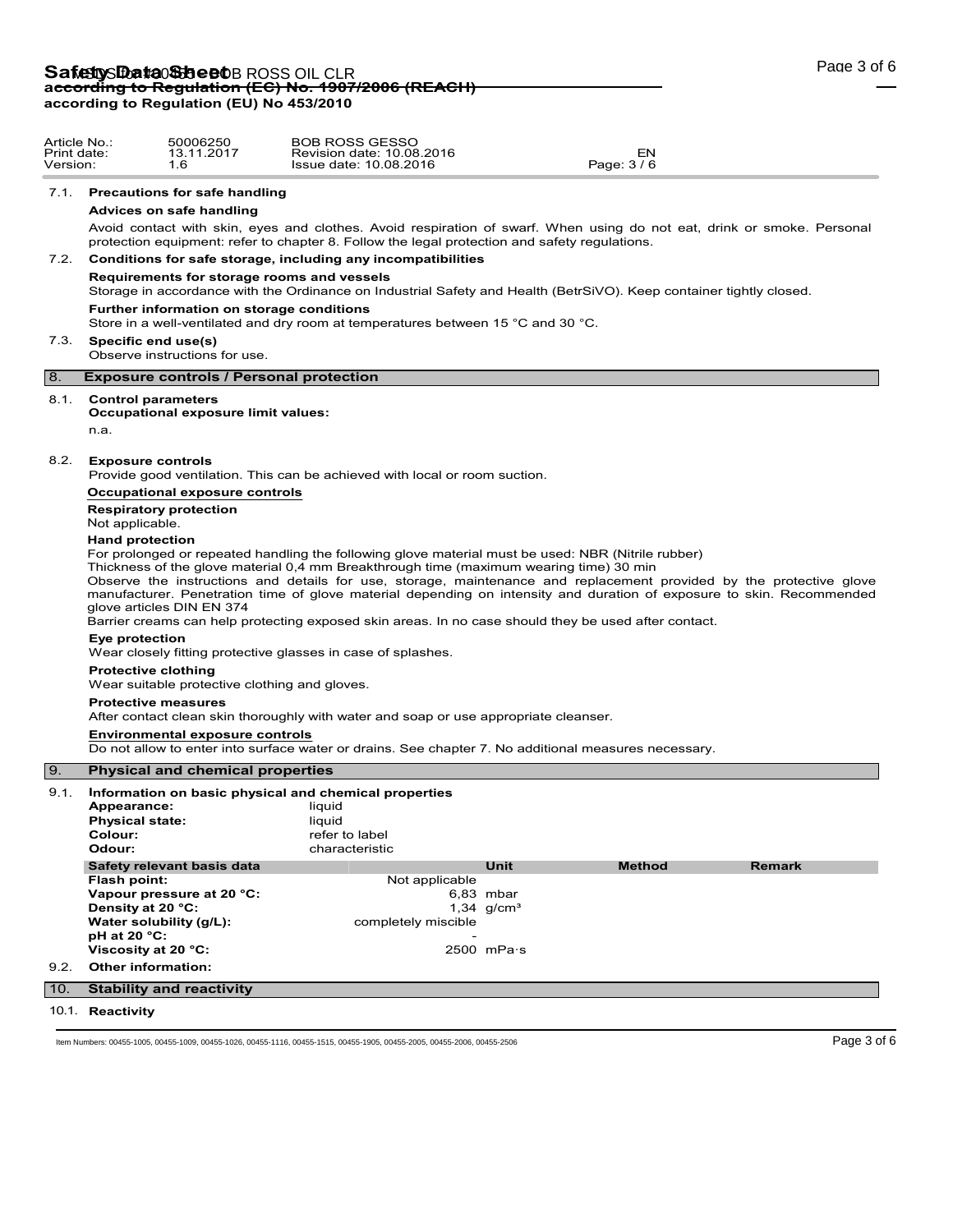## Safety S**Data Sheet** BROSS OIL CLR **according to Regulation (EC) No. 1907/2006 (REACH) according to Regulation (EU) No 453/2010**

#### 10.2. **Chemical stability**

Stable when applying the recommended regulations for storage and handling. Further information on correct storage: refer to chapter 7.

## 10.3. **Possibility of hazardous reactions**

## 10.4. **Conditions to avoid**

Stable when applying the recommended regulations for storage and handling. Further information on correct storage: refer to chapter 7. Hazardous decomposition byproducts may form with exposure to high temperatures.

## 10.5. **Incompatible materials**

#### 10.6. **Hazardous decomposition products**

Hazardous decomposition byproducts may form with exposure to high temperatures, e.g.: carbon dioxide, carbon monoxide, smoke, nitrogen oxides.

#### 11. **Toxicological information**

Classification according to Regulation (EC) No. 1272/2008 [CLP] No data on preparation itself available.

#### 11.1. **Information on toxicological effects**

## **Acute toxicity**

Toxicological data are not available.

**skin corrosion/irritation; Serious eye damage/eye irritation**

## Toxicological data are not available.

**Respiratory or skin sensitisation**

Toxicological data are not available.

**CMR effects (carcinogenicity, mutagenicity and toxicity for reproduction)**

Toxicological data are not available.

**Specific target organ toxicity**

Toxicological data are not available.

#### **Aspiration hazard**

Toxicological data are not available.

**Practical experience/human evidence**

Other observations:

Splashing may cause eye irritation and reversible damage.

## **Overall Assessment on CMR properties**

The ingredients in this mixture do not meet the criteria for classification as CMR category 1A or 1B according to CLP.

#### **Remark**

There is no information available on the preparation itself .

## 12. **Ecological information**

## **overall evaluation**

Classification according to Regulation (EC) No. 1272/2008 [CLP] There is no information available on the preparation itself . Do not allow to enter into surface water or drains.

#### 12.1. **Toxicity**

No information available.

#### **Long-term Ecotoxicity**

Toxicological data are not available.

12.2. **Persistence and degradability**

Toxicological data are not available.

12.3. **Bioaccumulative potential** Toxicological data are not available. **Bioconcentration factor (BCF)** Toxicological data are not available.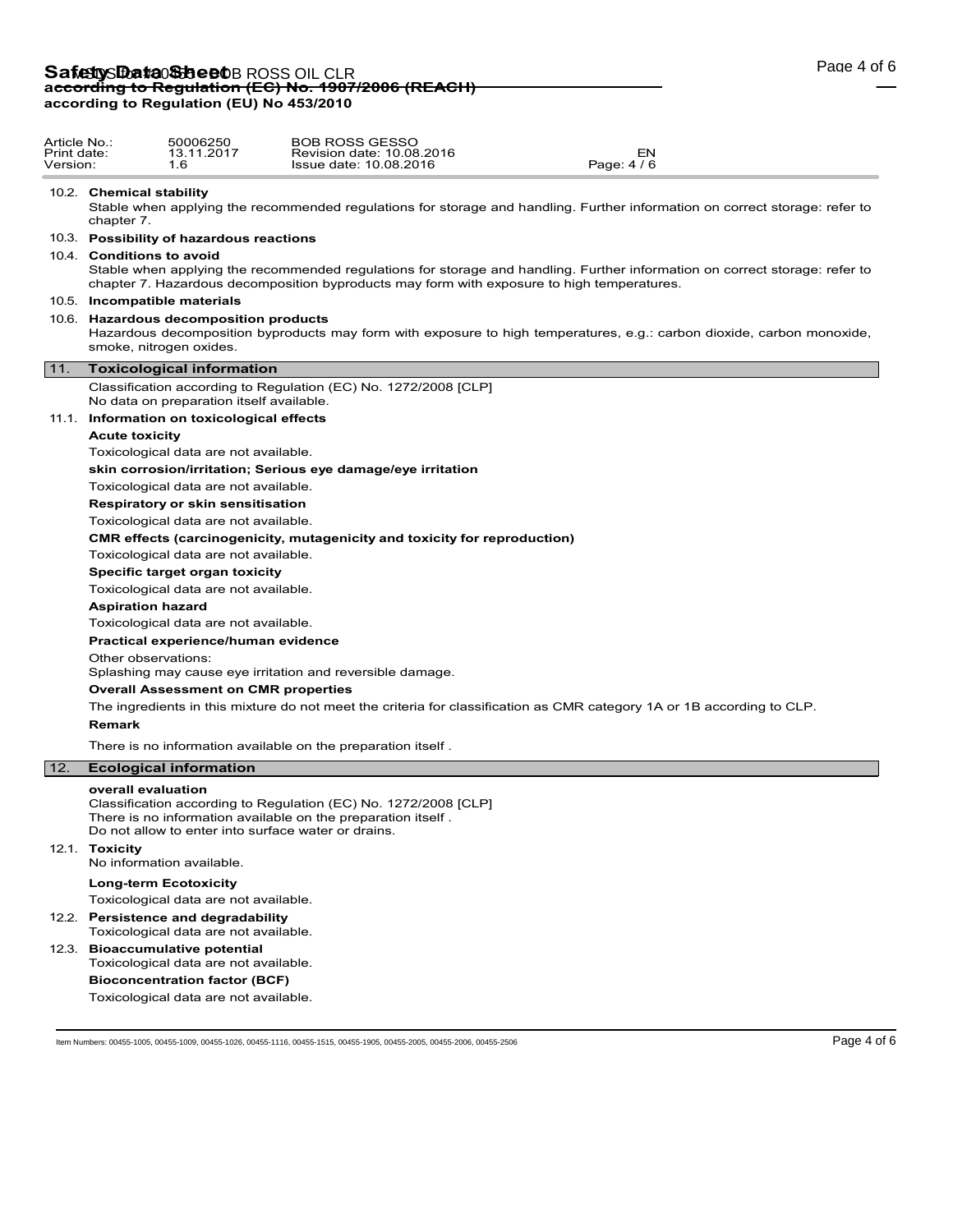# **Safetty Data Sheet** BROSS OIL CLR<br>ac<del>cording to Regulation (EC) No. 1907/2006 (REACH)</del> **according to Regulation (EU) No 453/2010**

| Article No.:<br>Print date:<br>Version: |                        | 50006250<br>13.11.2017<br>1.6                                                | <b>BOB ROSS GESSO</b><br>Revision date: 10.08.2016<br>EΝ<br>Page: 5/6<br>Issue date: 10.08.2016                              |  |
|-----------------------------------------|------------------------|------------------------------------------------------------------------------|------------------------------------------------------------------------------------------------------------------------------|--|
|                                         | 12.4. Mobility in soil | Toxicological data are not available.                                        |                                                                                                                              |  |
|                                         |                        | 12.5. Results of PBT assessment                                              |                                                                                                                              |  |
|                                         |                        |                                                                              | The substances in the mixture do not meet the PBT/vPvB criteria according to REACH, annex XIII.                              |  |
|                                         |                        | 12.6. Other adverse effects                                                  |                                                                                                                              |  |
| 13.                                     |                        | <b>Disposal considerations</b>                                               |                                                                                                                              |  |
|                                         |                        | 13.1. Waste treatment methods                                                |                                                                                                                              |  |
|                                         |                        | Appropriate disposal / Product                                               |                                                                                                                              |  |
|                                         |                        | Recommendation                                                               | Do not allow to enter into surface water or drains. This material and its container must be disposed of in a safe way. Waste |  |
|                                         |                        |                                                                              | disposal according to directive 2008/98/EC, covering waste and dangerous waste.                                              |  |
|                                         |                        |                                                                              | List of proposed waste codes/waste designations in accordance with EWC                                                       |  |
|                                         | 080112                 |                                                                              | waste paint and varnish other than those mentioned in 080111                                                                 |  |
|                                         | packaging              | Recommendation                                                               |                                                                                                                              |  |
|                                         |                        |                                                                              | Non-contaminated packages may be recycled. Vessels not properly emptied are special waste. Send to a collecting point for    |  |
|                                         | used paints.           |                                                                              |                                                                                                                              |  |
| 14.                                     |                        | <b>Transport information</b>                                                 |                                                                                                                              |  |
|                                         | ICAO/IATA).            |                                                                              | This mixture is not classified as dangerous according to international transport regulations (ADR/RID, IMDG,                 |  |
|                                         |                        |                                                                              | No dangerous good in sense of this transport regulation.                                                                     |  |
|                                         | 14.1. UN number        |                                                                              |                                                                                                                              |  |
|                                         |                        |                                                                              | n.a.                                                                                                                         |  |
|                                         |                        | 14.2. UN proper shipping name                                                |                                                                                                                              |  |
|                                         |                        | 14.3. Transport hazard class(es)                                             |                                                                                                                              |  |
|                                         |                        |                                                                              | n.a.                                                                                                                         |  |
|                                         | 14.4. Packing group    |                                                                              |                                                                                                                              |  |
|                                         |                        |                                                                              | n.a.                                                                                                                         |  |
|                                         |                        | 14.5. Environmental hazards                                                  |                                                                                                                              |  |
|                                         |                        | Land transport (ADR/RID)                                                     | n.a.                                                                                                                         |  |
|                                         | Marine pollutant       |                                                                              | n.a.                                                                                                                         |  |
|                                         |                        | 14.6. Special precautions for user                                           |                                                                                                                              |  |
|                                         |                        | case of an accident or leakage.<br>Advices on safe handling: see parts 6 - 8 | Transport always in closed, upright and safe containers. Make sure that persons transporting the product know what to do in  |  |
|                                         |                        | <b>Additional information</b>                                                |                                                                                                                              |  |
|                                         |                        | Land transport (ADR/RID)                                                     |                                                                                                                              |  |
|                                         |                        | tunnel restriction code                                                      |                                                                                                                              |  |
|                                         |                        | Sea transport (IMDG)                                                         |                                                                                                                              |  |
|                                         | EmS-No.                |                                                                              | n.a.                                                                                                                         |  |
|                                         |                        |                                                                              | 14.7. Transport in bulk according to Annex II of MARPOL and the IBC Code                                                     |  |
|                                         | not applicable         |                                                                              |                                                                                                                              |  |
| 15.                                     |                        | <b>Regulatory information</b>                                                |                                                                                                                              |  |
|                                         |                        |                                                                              | 15.1. Safety, health and environmental regulations/legislation specific for the substance or mixture                         |  |
|                                         | <b>EU legislation</b>  |                                                                              |                                                                                                                              |  |
|                                         |                        | VOC-value (in q/L) ISO 11890-2:<br>VOC-value (in g/L) ASTM D 2369:           | Information according to 1999/13/EC about limitation of emissions of volatile organic compounds (VOC-guideline).<br>36<br>59 |  |

Item Numbers: 00455-1005, 00455-1009, 00455-1026, 00455-1116, 00455-1515, 00455-1905, 00455-2006, 00455-2006, 00455-2506 Page 5 of 6